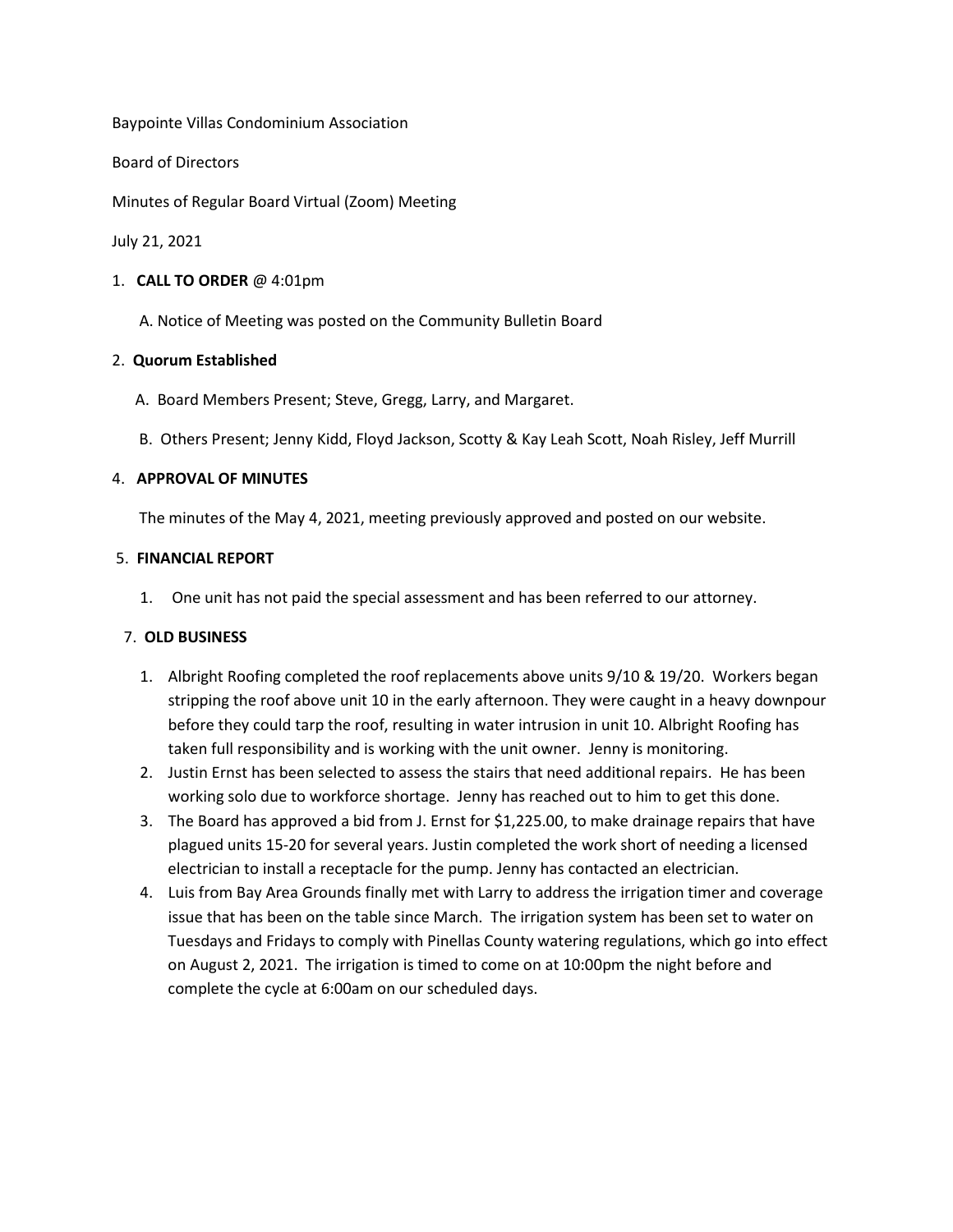#### **8.NEW BUSINESS**

- 1. Our flood insurance bill was \$11,000.00 over what was budgeted for 2021. Our budget reflected the anticipated increase in flood insurance advised by our insurance provider. As a result, the property manager considered the urgency to pay this bill and had to temporarily draw funds from reserves to do so. The Board will work with our property manager to determine the best way to replenish these funds. The options include a special assessment for the overage, build this pay back into the 2022 budget or have the owners vote to keep the funds moved from the reserves to the operating budget. This process will likely occur at the annual meeting. The Board expressed frustration with the property manager for not alerting us far enough in advance of the funds transfer, so the Board could vote on the best way to handle the budgetary need. Property insurance has risen sharply in 2021. It is a priority expense that we have little control over.
- 2. Jeff suggested we mitigate our sewar lines in the future to make sure they haven't been compromised. The process would snake a camera through the system looking for damage. In the even of damage, these lines can be relined rather than excavating to repair them. The thought is to be proactive the system is operating satisfactorily after 22 years, to minimize costly repairs to our infrastructure.
- 3. The Board would like to recognize the many hours of volunteer labor by Keith Carnes and Larry Fineout. Their dedication and hard work to keep Bay Pointe maintained and save us countless dollars is greatly appreciated. Thank you both!
- 4. Jenny sent everyone an email addressing excessive noise complaints. Please direct your noise concerns to the Pinellas County Sheriff Office, non-emergency number at 7278-582-6200.
- 5. A reminder to all residents about leaving personal property on common areas of the property. Our Community Code addresses this on page 5, under Buildings, Walkways and Stairs. "Common areas of the property, such as walkways, stairs, landscaping, and grassed areas shall be used only for the purposes intended. Residents may not leave personal property of any kind, on any common areas of the property. This includes all areas outside of the perimeter barrier wall of any building." Please refer your questions to the property manager.
- 6. Unit #20 has been granted permission for a small construction dumpster to be placed in front of the garages for units 19/20, for a period of two to three days. This is to enable their contractor to dispose of materials during the demo phase of their renovations. The unit owners have spoken to those affected and they have assured us that the container will not impede access to garages or parking.
- 7. Kay Lea and Scotty are going to organize a community garage sale. They will make sure that access to garages and parking will not be impeded. They will also make sure that potential shoppers will not park on the condo property, suggesting they park in the parking lot across the street at the old golf course.
- 8. Unit 18 is under pending contract for sale and is expected to close before the end of August. The buyer has gone through the application and interview process. He has been approved as a new member of Bay Pointe Villas Condominium Association. Please extend a hand and welcome your new neighbor.